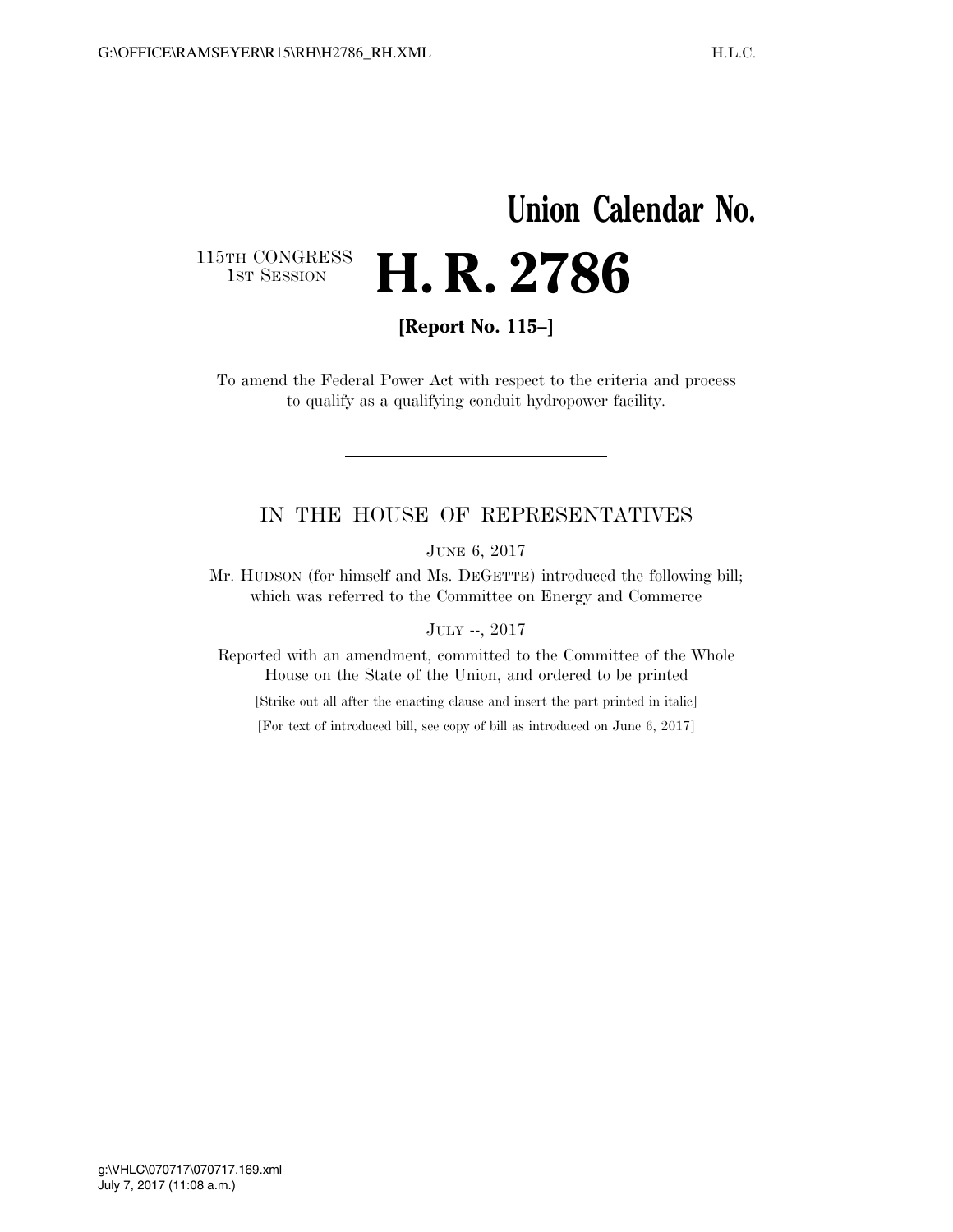## **A BILL**

To amend the Federal Power Act with respect to the criteria and process to qualify as a qualifying conduit hydropower facility.